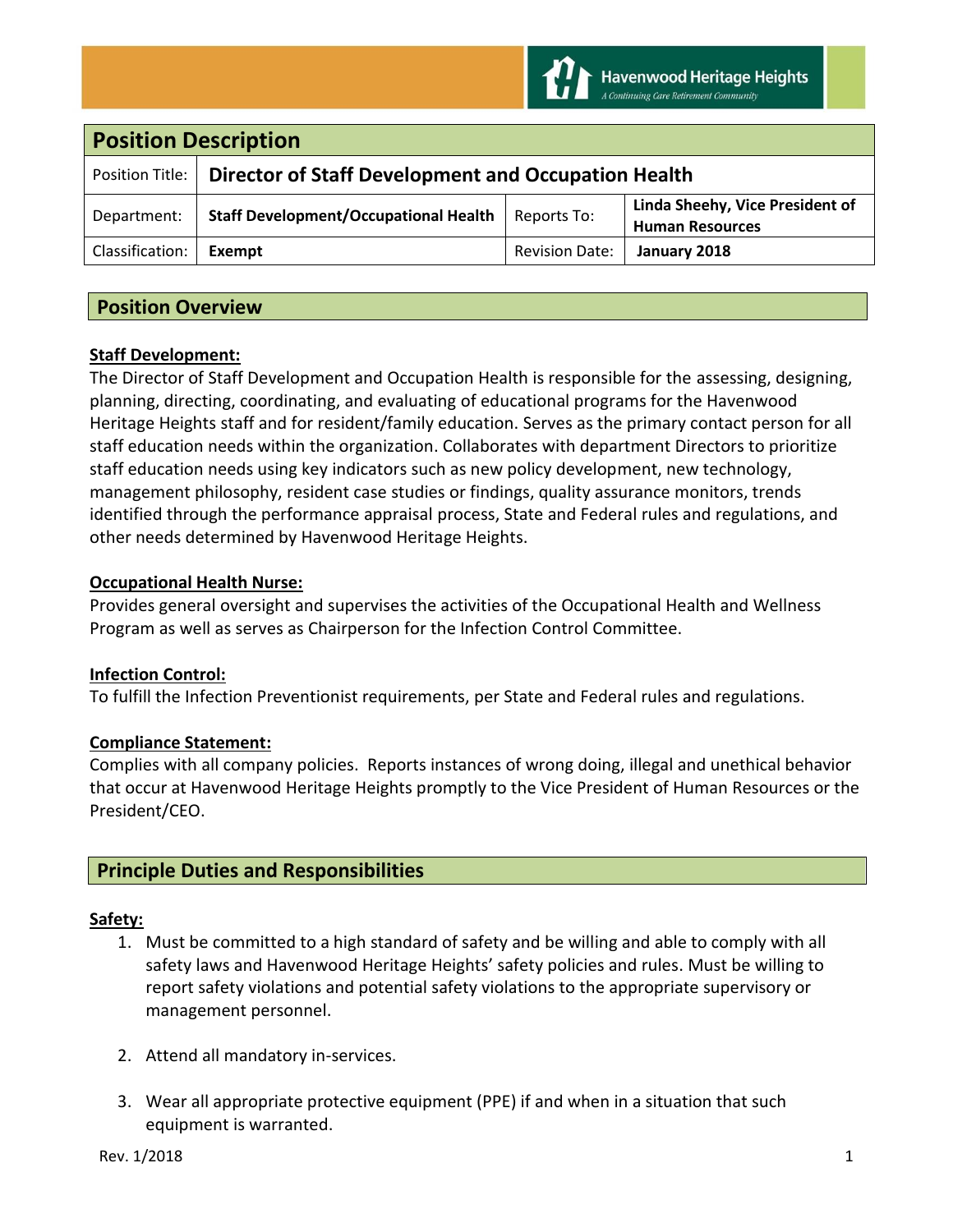- 4. Use proper body mechanics at all times.
- 5. Wear seatbelts when involved in all HHH related travel.
- 6. Comply with, support and enforce Havenwood Heritage Heights policies involving all safety procedures to also include the proper use of body mechanics, mechanical lifts and infection control.

### **Staff Development:**

- 7. Provides leadership for the assessment of learning/resource needs for all personnel. Develops short, long-range, annual goals and objectives for the department. Documents processes, procedures and policies.
- 8. Plans, develops, organizes, and implements educational programs and objectives in collaboration with department Directors throughout Havenwood Heritage Heights that are in compliance with CMS, CCAC, HHH, State and Federal rules and regulations. Maintains documentation of the objectives and attendance at these programs.
- 9. Develop orientation programs for all new staff. Conducts new employee orientation sessions in conjunction with the Vice President of Human Resources and nursing orientation in conjunction with the Director of Nursing.
- 10. Oversees the process for competency evaluation of new nursing employees; recommends progression to permanent employment or extension of orientation/probationary period for new nursing employees.
- 11. Provides training for newly hired nurses as part of the preceptor program, then reassess nurses upon completion of the preceptor program to ensure competency.
- 12. Assess current and future training needs for the facility, develop and conduct necessary training programs, and maintain records of content and employee participation.
- 13. Develop curriculum and provide education for all mandatory in-services as well as any areas identified through the QAPI process and/or facility observations
- 14. Develops and maintains organizational communications such as bulletin boards and newsletters to ensure employees have knowledge of training and development events and resources.
- 15. Plans, organizes, and implements orientations for personnel
- 16. Develop, coordinate and conduct a mentor training program to assist all departments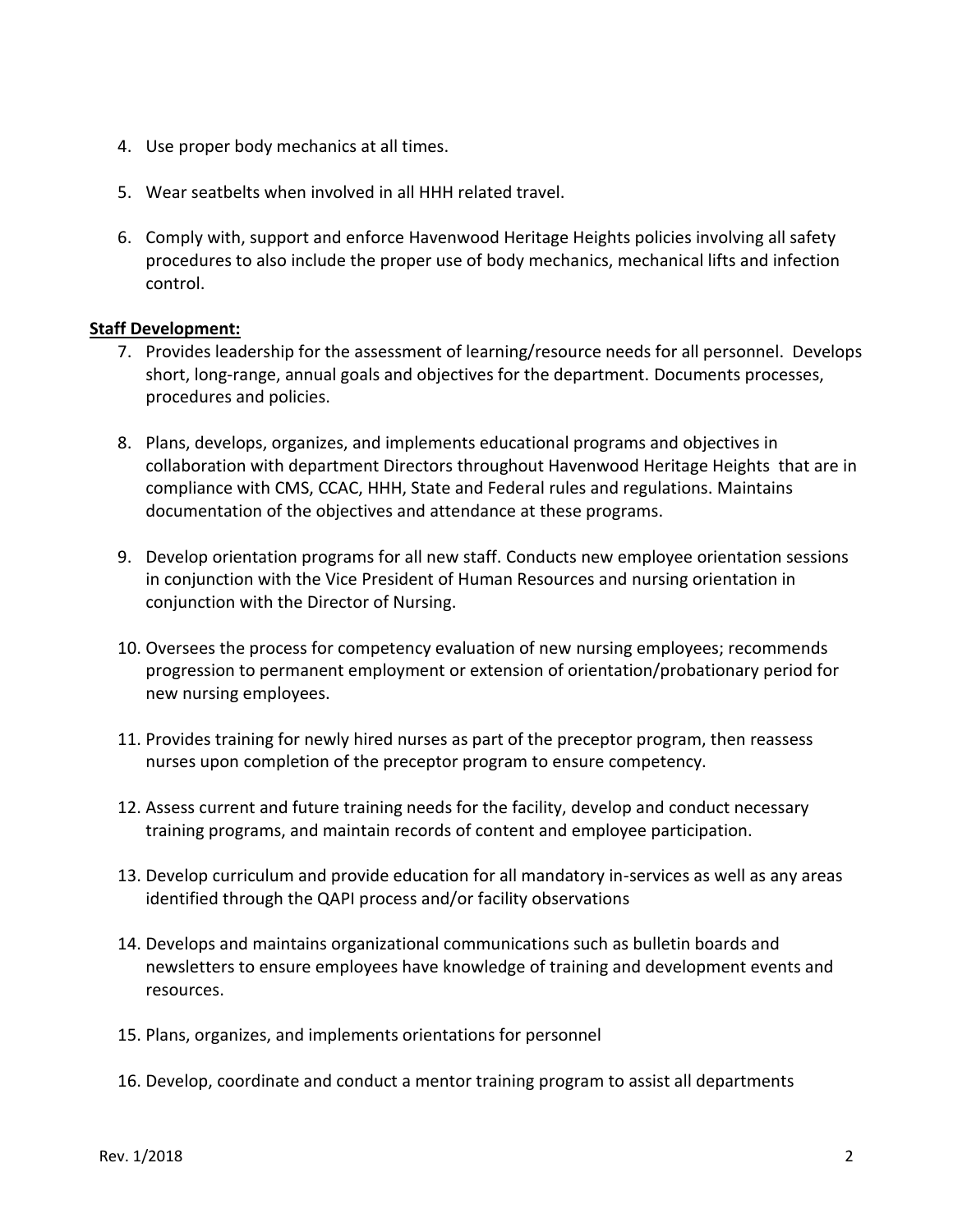- 17. Develops and implements, operational and capital budgets for the department in accordance with the organization's fiscal philosophy and mission.
- 18. Complies with Havenwood Heritage Heights' rules and regulations in co-operation with the Human Resources Department.
- 19. Promotes and maintains good relations and communicates with personnel and others in the community and elsewhere. Serves as committee member for professional and community councils and association
- 20. Schedules, coordinates or conducts CPR training to allow for current certification of appropriate staff.
- 21. Keeps abreast of current trends and practices in field of expertise.
- 22. Serves on the Quality Assurance Committee and the Safety Committee.

### **Occupational Health Nurse:**

- 23. Oversees the Occupational Health Program
- 24. Work in collaboration with the Vice President of Human Resources to ensure work related injuries are monitored closely and altered duties are offered to employees when appropriate
- 25. Coordinates medical care for workers' compensation program for staff injuries and accidents (includes completion of needed medical forms, staff follow-up after injury/accident and return to work program).
- 26. Conduct annual flu immunization clinics.
- 27. Establishes and maintains all current health care information on HHH employees.
- 28. Document processes, procedures and policies.

#### **Infection Control:**

- 29. Design the Infection Preventionist role to include required documentation of processes, procedures and policies
- 30. Conduct Infection Control rounds in all departments to ensure proper infection control processes and policies are followed.
- 31. Serves as Chairperson for the Infection Control Committee for Havenwood Heritage Heights.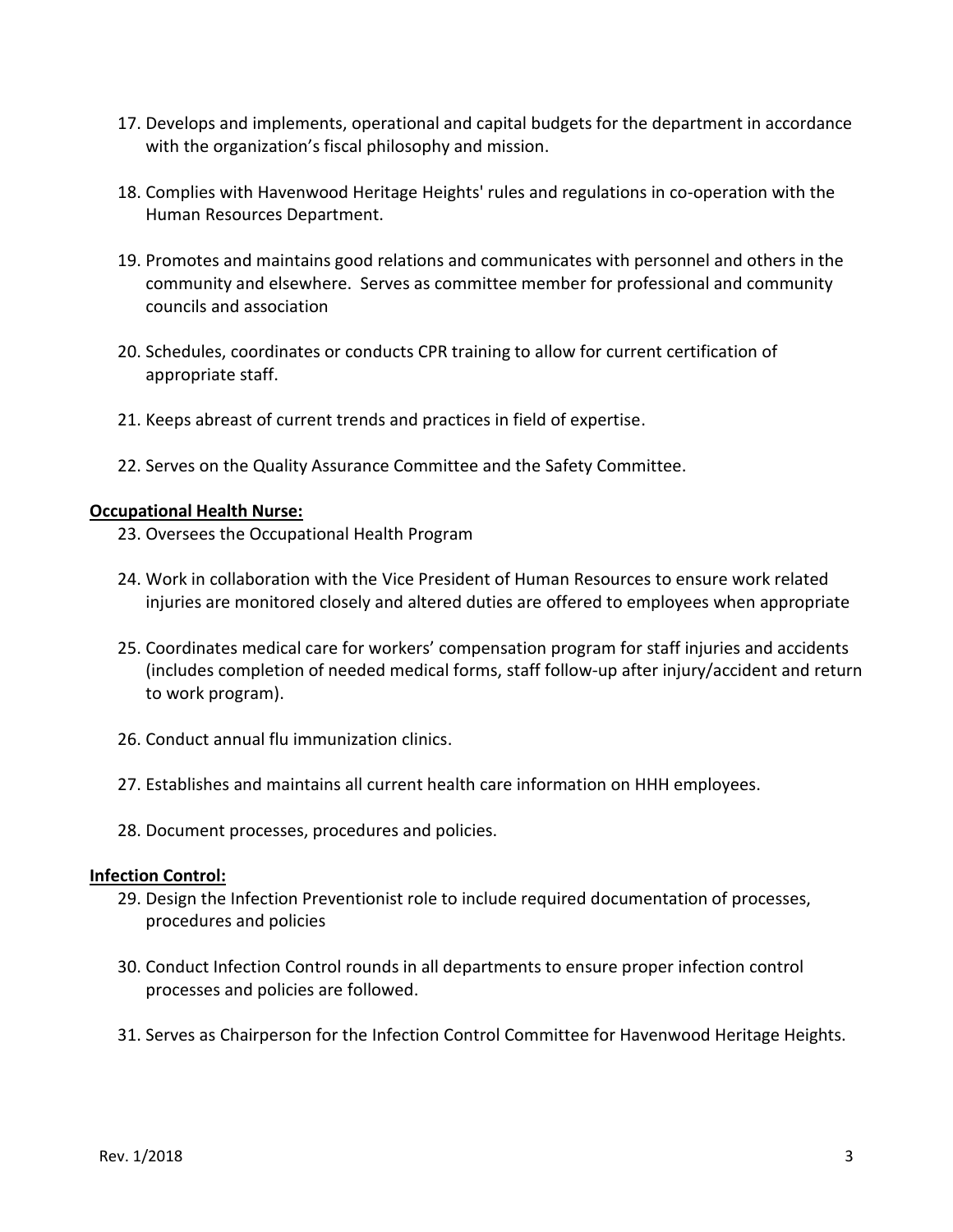### **Competencies**

- Staff Development Expertise / Technical skill
- Business Acumen
- Collaboration and teamwork skills
- Communication proficiency
- Consultation
- Discretion
- Ethical conduct
- Fiscal administration / management
- Emergency Procedures
- Integrity
- Interpersonal skills
- Leadership
- Organizational skills
- Outstanding customer service skills
- Problem Solving / Analysis
- QAPI
- Relational and Emotional Intelligence
- Resident focus / Resident Rights
- Strategic Thinking
- Time Management

### **Qualifications and Skills**

#### **Required:**

- Currently valid State of New Hampshire RN License and graduate of an LNL approved school of nursing
- One year experience in training and development in a healthcare setting
- Demonstrated leadership, teaching, and training abilities
- Strong presentation, planning, innovation, adaptability, and organizational skills
- Excellent clinical skills
- CPR Certified
- Computer skills to include AHT, EMAR, Microsoft Office
- Understanding of Quality Assurance & Performance Improvement (QAPI) process
- Experience using office equipment, audio-visual,

#### **Preferred:**

- BSN or equivalent degree
- CPR Instructor
- Knowledge of CMS, OSHA and CDC regulations
- Three years' experience in training and development in a healthcare setting
- Two years' experience in a long term care experience
- Experience designing teaching and training programs across multiple formats